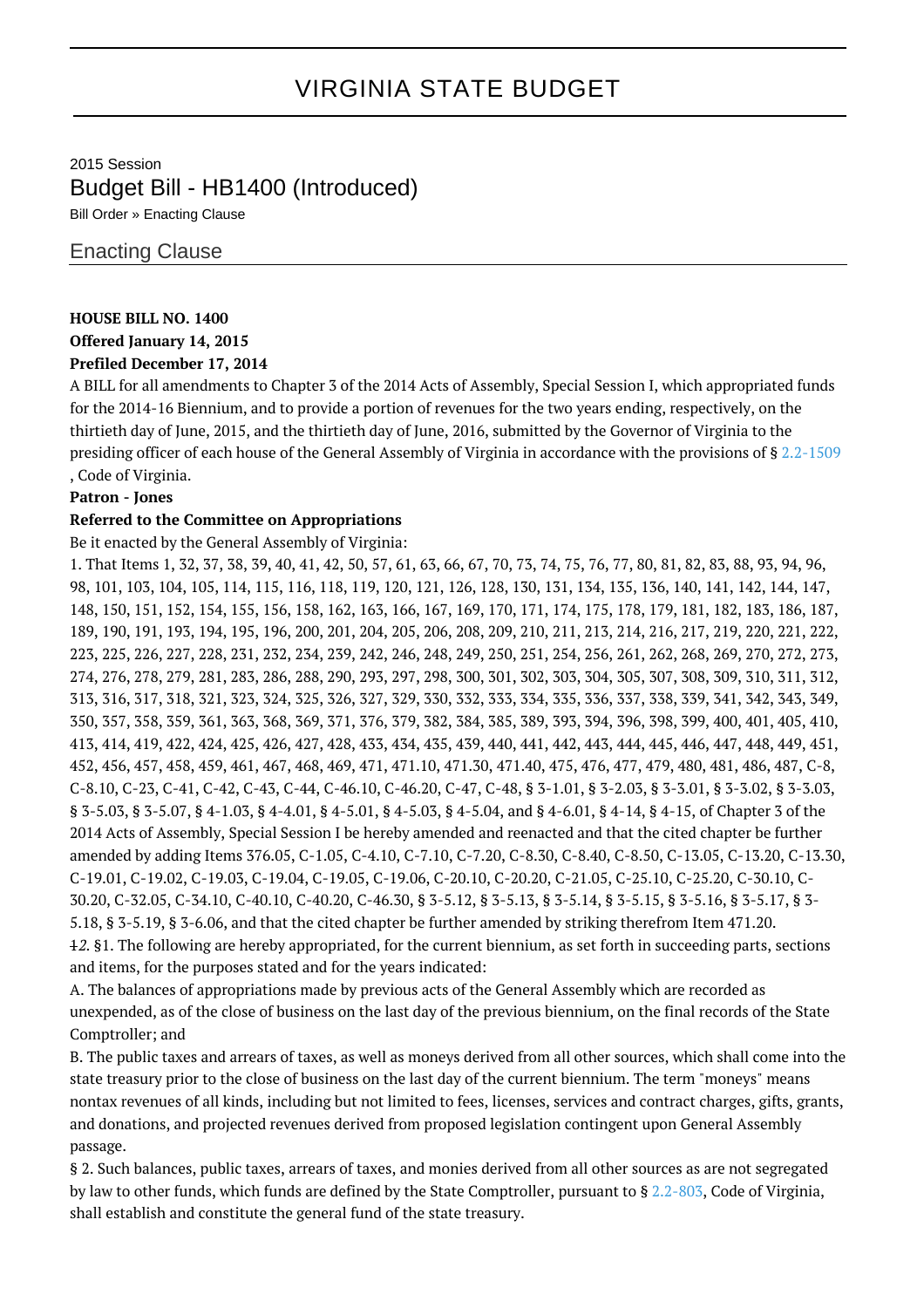§ 3. The appropriations made in this act from the general fund are based upon the following:

|                                                                       | <b>First Year</b>   | <b>Second Year</b> | <b>Total</b>      |
|-----------------------------------------------------------------------|---------------------|--------------------|-------------------|
| Unreserved Balance, June \$40,843,378<br>30, 2014                     |                     | \$0                | \$40,843,378      |
|                                                                       | \$405,810,000       |                    | \$405,810,000     |
| <b>Additions to Balance</b>                                           | \$303,725,013       | \$800,000          | \$304,525,013     |
|                                                                       | $(\$220, 805, 105)$ | \$2,900,446        | $(\$217,904,659)$ |
| <b>Official Revenue</b><br>Estimates                                  | \$16,874,405,909    | \$17,317,328,910   | \$34,191,734,819  |
|                                                                       | \$16,927,444,928    | \$17,459,242,423   | \$34,386,687,351  |
| Revenue Stabilization<br>Fund                                         | \$470,000,000       | \$235,000,000      | \$705,000,000     |
| <b>Transfers</b>                                                      | \$588,118,307       | \$555,066,980      | \$1,143,185,287   |
|                                                                       | \$633,540,492       | \$564,065,716      | \$1,197,606,208   |
| <b>Total General Fund</b><br>Resources Available for<br>Appropriation | \$18,277,092,607    | \$18,108,195,890   | \$36,385,288,497  |
|                                                                       | \$18,215,990,315    | \$18,261,208,585   | \$36,477,198,900  |

The appropriations made in this act from nongeneral fund revenues are based upon the following:

|                                                                         | <b>First Year</b> | Second Year       | <b>Total</b>     |
|-------------------------------------------------------------------------|-------------------|-------------------|------------------|
| Balance, June 30, 2014                                                  | \$4,708,335,881   | \$0               | \$4,708,335,881  |
|                                                                         | \$4,945,503,350   |                   | \$4,945,503,350  |
| Official Revenue Estimates                                              | \$25,717,780,255  | \$26,248,075,807  | \$51,965,856,062 |
|                                                                         | \$25,736,825,375  | 26, 185, 133, 882 | \$51,921,959,257 |
| Lottery Proceeds Fund                                                   | \$553,100,000     | \$510,000,000     | \$1,063,100,000  |
|                                                                         | \$557,555,450     | \$531,667,925     | \$1,089,223,375  |
| Internal Service Fund                                                   | \$1,595,861,216   | \$1,612,651,825   | \$3,208,513,041  |
|                                                                         | \$1,771,892,976   | \$1,801,509,481   | \$3,573,402,457  |
| <b>Bond Proceeds</b>                                                    | \$632,144,586     | \$105,000,000     | \$737,144,586    |
|                                                                         | \$666,874,586     | \$277,000,000     | \$943,874,586    |
| <b>Total Nongeneral Fund</b><br>Revenues Available for<br>Appropriation | \$33,207,221,938  | \$28,475,727,632  | \$61,682,949,570 |
|                                                                         | \$33,678,651,737  | \$28,795,311,288  | \$62,473,963,025 |
| <b>TOTAL PROJECTED</b><br><b>REVENUES</b>                               | \$51,484,314,545  | \$46,583,923,522  | \$98,068,238,067 |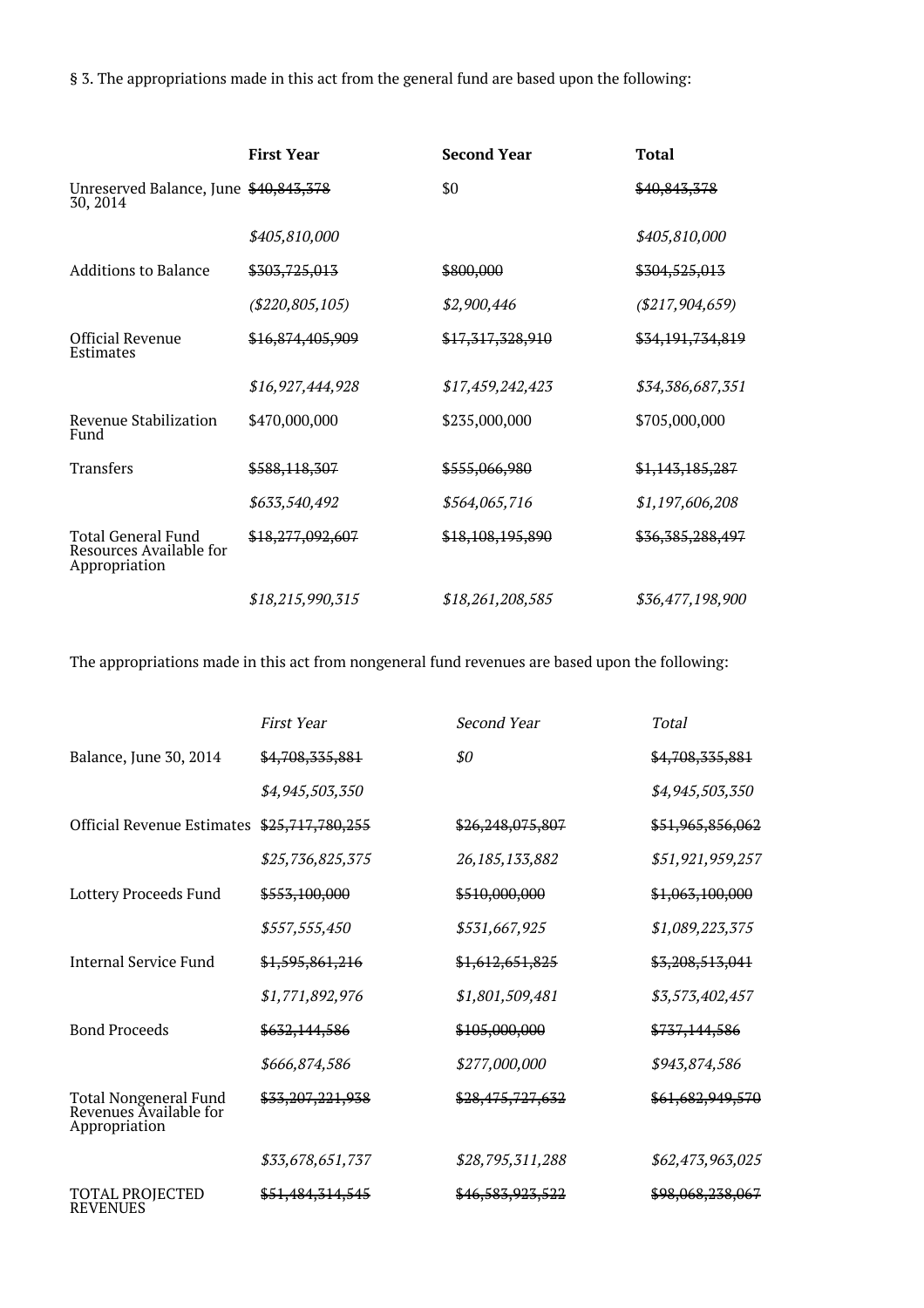§ 4. Nongeneral fund revenues which are not otherwise segregated pursuant to this act shall be segregated in accordance with the acts respectively establishing them.

§ 5. The sums herein appropriated are appropriated from the fund sources designated in the respective items of this act.

§ 6. When used in this act the term:

A. "Current biennium" means the period from the first day of July two thousand fourteen, through the thirtieth day of June two thousand sixteen, inclusive.

B. "Previous biennium" means the period from the first day of July two thousand twelve, through the thirtieth day of June two thousand fourteen, inclusive.

C. "Next biennium" means the period from the first day of July two thousand sixteen, through the thirtieth day of June two thousand eighteen, inclusive.

D. "State agency" means a court, department, institution, office, board, council or other unit of state government located in the legislative, judicial, or executive departments or group of independent agencies, or central appropriations, as shown in this act, and which is designated in this act by title and a three-digit agency code.

E. "Nonstate agency" means an organization or entity as defined in § [2.2-1505](http://law.lis.virginia.gov/vacode/2.2-1505/) C, Code of Virginia.

F. "Authority" sets forth the general enabling statute, either state or federal, for the operation of the program for which appropriations are shown.

G. "Discretionary" means there is no continuing statutory authority which infers or requires state funding for programs for which the appropriations are shown.

H. "Appropriation" shall include both the funds authorized for expenditure and the corresponding level of full-time equivalent employment.

I. "Sum sufficient" identifies an appropriation for which the Governor is authorized to exceed the amount shown in the Appropriation Act if required to carry out the purpose for which the appropriation is made.

J. "Item Details" indicates that, except as provided in § 6 H above, the numbers shown under the columns labeled Item Details are for information reference only.

K. Unless otherwise defined, terms used in this act dealing with budgeting, planning and related management actions are defined in the instructions for preparation of the Executive Budget.

§ 7. The total appropriations from all sources in this act have been allocated as follows:

#### **BIENNIUM 2014-16**

|                                         | <b>General Fund</b> | <b>Nongeneral Fund</b>      | <b>Total</b>                |
|-----------------------------------------|---------------------|-----------------------------|-----------------------------|
| <b>OPERATING EXPENSES</b>               | \$36,382,200,839    | \$58,194,846,263            | \$94,577,047,102            |
|                                         | \$36,469,364,776    | \$58,515,161,687            | \$94,984,526,463            |
| <b>LEGISLATIVE</b><br><b>DEPARTMENT</b> | \$150,330,101       | \$6,515,127                 | \$156,845,228               |
| <b>JUDICIAL DEPARTMENT</b>              | \$871,875,824       | \$68,425,968                | \$940,301,792               |
|                                         | \$900,970,281       |                             | \$969,396,249               |
| EXECUTIVE DEPARTMENT \$35,457,594,335   |                     | <del>\$56,559,050,486</del> | <del>\$91,916,644,821</del> |
|                                         | \$35,415,663,815    | \$57,445,627,476            | \$92,861,291,291            |
| <b>INDEPENDENT AGENCIES \$2,400,579</b> |                     | \$1,560,854,682             | \$1,563,255,261             |
|                                         |                     | \$994,593,116               | \$996,993,695               |
| STATE GRANTS TO<br>NONSTATE AGENCIES    | \$0                 | \$0                         | \$0                         |